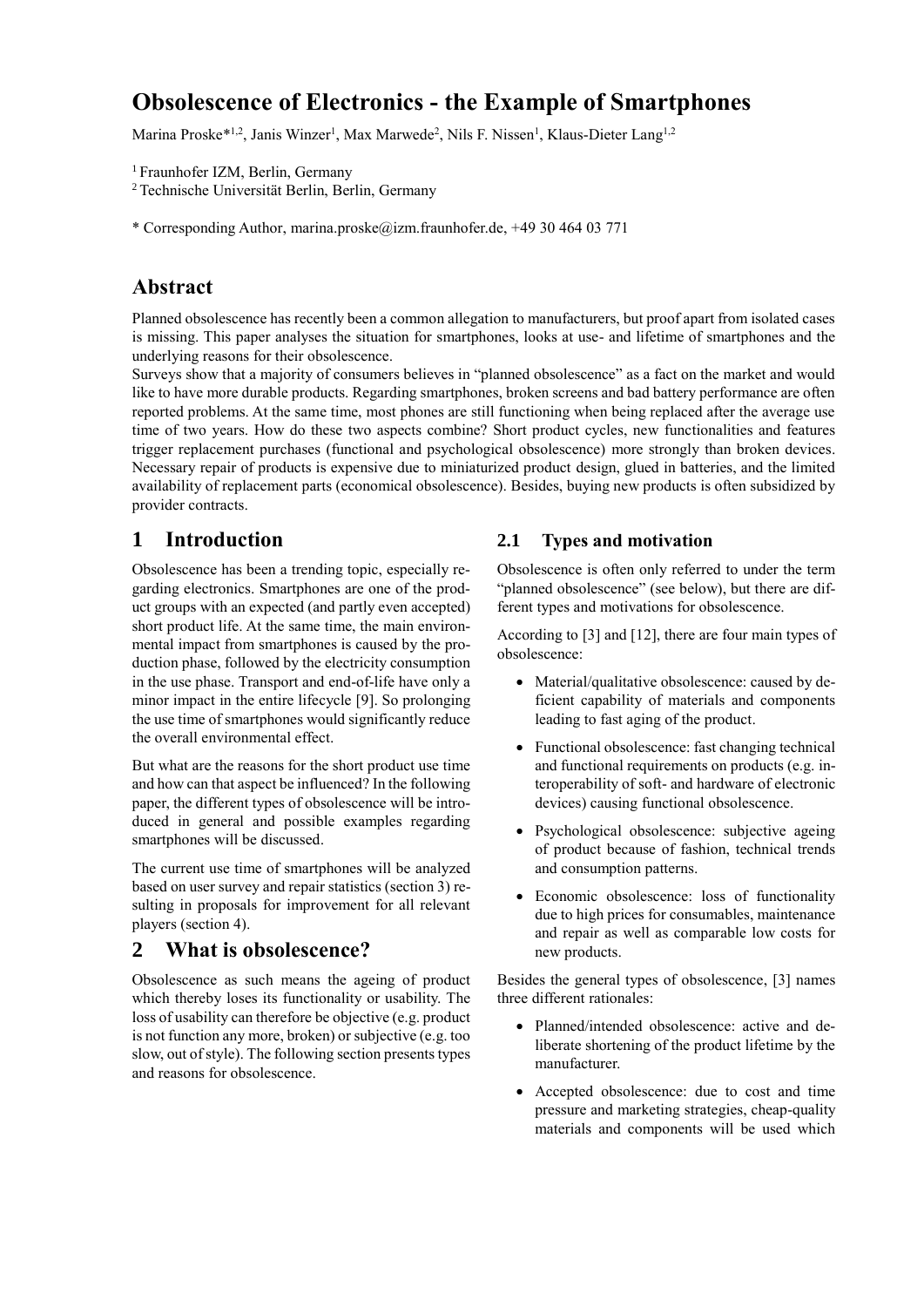statistically achieve a "sufficient" lifetime from manufacturer's perspective.

• Obligatory obsolescence: caused by regulations (e.g. safety standards) which require replacement of security-relevant components in fixed time frames, although they are still functioning (this type is not analyzed further within this paper).

Differentiation between the different types and especially to identify whether obsolescence is planned or accepted is difficult. Besides, the different types of obsolescence overlap and interact to each other [\(Figure](#page-1-0)  [1\)](#page-1-0).

For instance, in case a device is broken or worn-out, this can be caused by material obsolescence. The fact that the product is not be repaired, can be caused by high prices for repair (economic obsolescence), but also that the user takes the chance to replace with a newer, device with more features (psychological and functional obsolescence).



<span id="page-1-0"></span>**Figure 1: Types of obsolescence according to the device status**

#### **2.2 Obsolescence – examples for electronics**

Today's electronics are built under high competitive constraints in fast product cycles and generations. Thereby, examples of weaknesses leading to failures of the device can be found every time. So there is qualitative obsolescence. If this relates to planned obsolescence, i.e. intended shortening of the lifetime, or accepted obsolescence, which could also be called "cheap design" due to time and cost pressure, can hardly be differentiated. Especially as the different types of obsolescence overlap. Furthermore, statistical failures of components or systems due to aging, production mistakes or high environmental stress (temperature, force) will always occur and can even with

1

(costly and timely) quality management and reliability tests not be fully avoided.

In the following, examples of obsolescence of electronics are described to show the mechanisms, effects, and players interacting.

#### **2.2.1 Non-removable batteries**

Batteries of many smartphones are not easily removable (as it has been standard for conventional phones). This leads to qualitative obsolescence when the battery degrades and economical obsolescence when the replacement of the battery becomes very costly as it cannot be done by the average user. This early obsolescence of the device due to the lifetime of the battery might be an intention of the manufacturer. On the other hand, industry associations argue that non-removable batteries can allow a different product design (e.g. 25% thinner as additional housing of the battery can be avoided) which is considered as one of the main buying decision of the consumer [\[2\].](#page-7-3) However, existing products contradict this argument: e.g. Samsung Galaxy S4 (easily removable battery) and S7 (not readily removable battery) are both 8 mm thick. The LG G5 smartphone has a very sophisticated replacement option for the user and is also about 8 mm thick.

#### **2.2.2 Fast product cycles**

Products, especially smartphones, are developed in fast product cycles and generations. Technical improvements and features of new generations lead to functional and psychological obsolescence of the older devices. However, sometimes the technological innovations are only minor, but the new generation increase the pressure on the consumer to be up-to-date with the newest devices. On the other hand, strong competition on the market puts pressure on the manufacturers for fast and regular market introductions. The short "time to market" is often achieved on the expense of the testing period. Thereby, product weaknesses in hard- and software might be only identified after market introduction.

Companies are sometimes faced with the allegation to keep some technical innovations back to allow a fast introduction of a follow-up product<sup>1</sup>. This would be an example of planned, psychological and functional obsolescence.

[http://appadvice.com/appnn/2013/02/apple-getting](http://appadvice.com/appnn/2013/02/apple-getting-sued-for-planned-obsolescence-of-ipad-3)[sued-for-planned-obsolescence-of-ipad-3](http://appadvice.com/appnn/2013/02/apple-getting-sued-for-planned-obsolescence-of-ipad-3)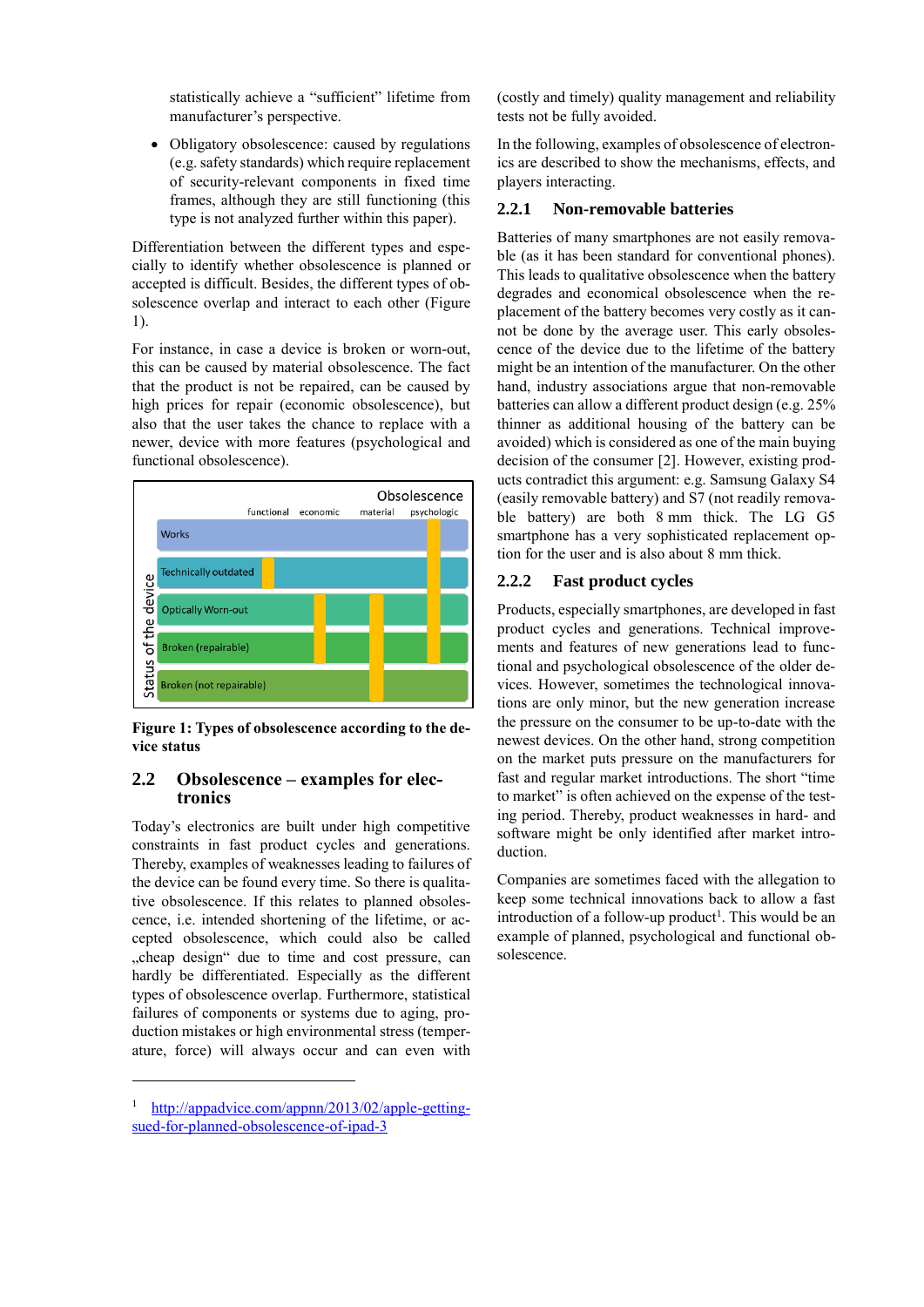#### **2.2.3 Updates and Support**

Software support and regular updates are important for the functionality of a product. Manufacturers of the device are normally responsible for the operating system (OS) support, but do also depend on the OS developers.

For Android smartphones, the OS is normally adapted by the manufacturer with company- and model-specific changes. With increasing deviations from the baseline version rises the time and effort for updates. It can be seen that the support depends strongly on the price of the device [\[6\].](#page-7-4) 

The decision to stop the software support for a model or an OS version is normally based on costs. The user is thereby forced to change to a newer version.

An option for the user to avoid functional obsolescence of their devices in that context would be the so-called rooting of the device to install an alternative OS.

A problem known already from Windows PCs can also relate to smartphones: OS updates often require more hardware resources (e.g. more RAM) and are therefore sometimes not applicable on the device. These requirements are mostly outside the decisions from the product manufacturer, but depend on the software developers. According to [\[6\],](#page-7-4) an update from Windows 7 to 8 (for Windows phones) is not possible as the OS was changed in too many basics. An update to Windows 10 is limited by the increased requirement or RAM and memory.

A limiting factor in the use time of smartphones can be the internal storage. This problem can be reduced by the technical option to integrate an additional memory card. However, sometimes it's not possible to shift apps from the internal memory to the memory card. This possibility depends on the specific apps and cannot be influenced by the device manufacturers.

#### **2.2.4 Service contracts**

In the context of the use time of smartphones, mobile service contracts play an important role. Many providers offer a subsidized device with a new service contract which often leads to an early replacement of an existing device. So the psychological obsolescence is caused in that case not only by the advertisement of the manufacturers but also by the offers of the providers. Besides, these subsidized product purchases are often the only financial possibility for these early product replacements.

#### **2.2.5 The role and interactions of the main players**

The examples show that in many cases obsolescence is caused by the interactions of different stakeholders: manufacturers, software developers, service providers, and consumers.

The manufacturer is primarily responsible for the product design, i.e. the quality of the product. However, fast product cycles and cost-efficient design are also an interaction between manufacturers, consumer expectation and market pressure.

Besides the design and quality of the used materials and components, also the post-production tests influence the quality of the product. These are often shortened under time pressure and lead to higher failure rates later on. Also time and cost pressure during production can reduce the quality especially in manual production steps (e.g. badly assembled connectors and ribbon cables).

In the case of repair, market players are besides the manufacturers and their own services also independent repair services and spare part producer. Initiatives like repair cafés and iFixit which allow consumers do-ityourself repairs can lead to more independence for the consumer in that aspect.

*Functional obsolescence* is also partly caused by the market pressure – which manufacturer will publish a new feature which becomes (subjectively) important for the consumer – and by the manufacturers if they allow upgrades (e.g. through memory extension).

For IT devices, the software plays an important role regarding functionality. Therefore, the software developers are also key players in that context, mainly the OS developers. For Android devices, the manufacturers normally adapt the OS for their devices, whereas Windows will be used as is. This can lead to limitations outside the influence of the device manufacturer.

Besides the OS, application software (for smartphones apps) can have an influence on the long-term functionality of the devices. If apps are only running on the latest OS version, this can support a faster product replacement to products with newer OS. But also internal memory is a limiting factor for smartphones (according to [\[17\]\)](#page-7-5). Pageable apps (to external memory (memory cards) can help to extend the functionality of the device.

*Economic obsolescence* is caused by high costs (efforts) for repair services and spare parts, especially battery replacement. In case the (opportunity) costs (e.g. lost time) are too high, the consumer prefers to invest in a new product. Thereby it has to differentiated between

- Objective price
- Subjective price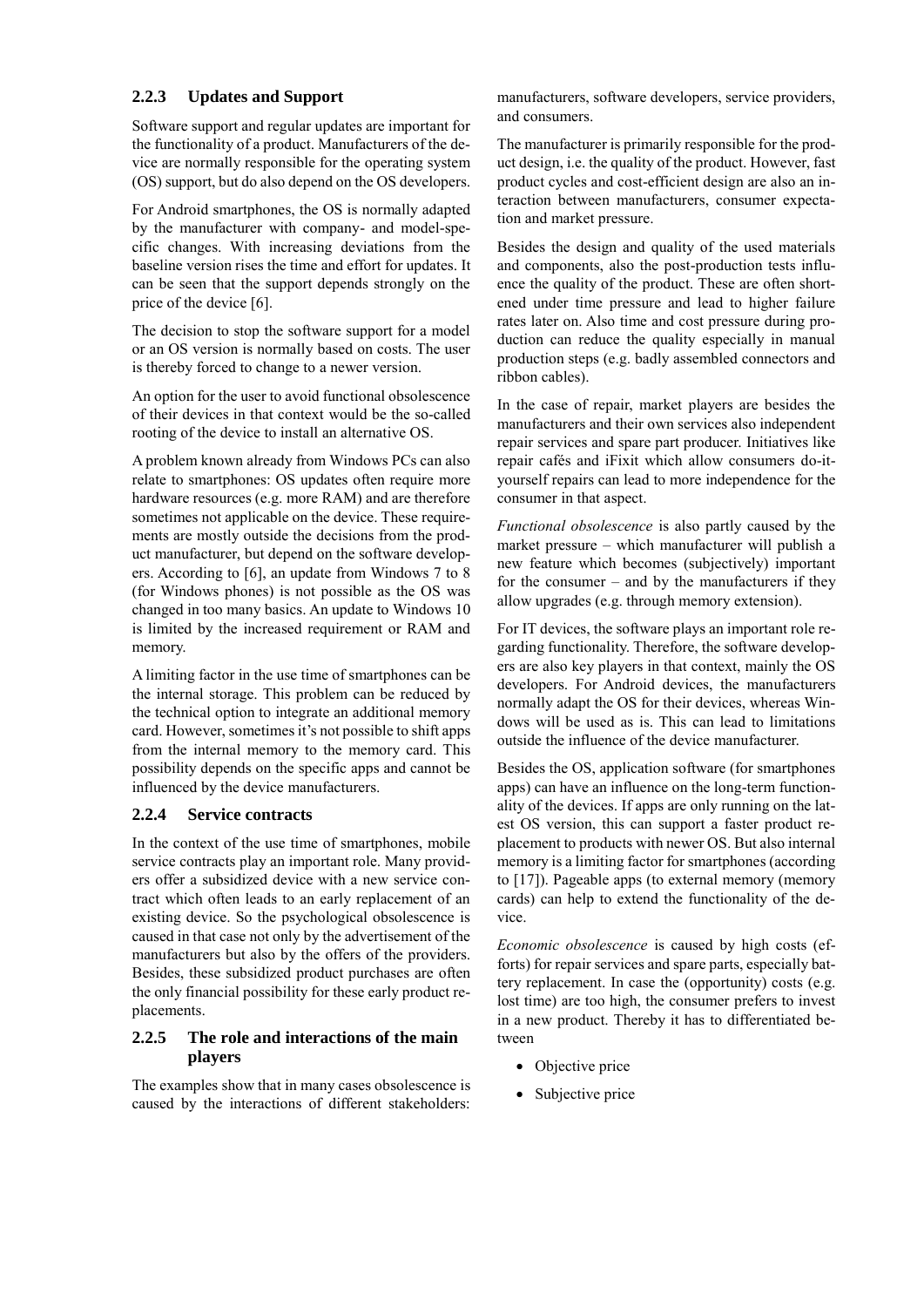Responsible for the objective price are the manufacturers (incl. their own repair services), independent repair services and spare part producers. With hard to repair designs, the time and therefore price for repair increases which effects the independent repair services most strongly. This effect can be increased by the manufacturer by withholding repair manuals, necessary proprietary tools and spare parts.

Independent repair services can have a positive effect on the lifetime as they have a damping effect on the price and are as local services often easier to reach.

An exception are counterfeit spare parts and especially batteries which can be of poor quality and might be used in independent repair services when no original spare parts are available. This can lead to a negative attitude towards repair.

Besides the objective price, the subjective price plays an important role during buying or repair considerations. Consumer compare the price for repair not only with the real market price of a new device, but also with subsidized prices (with mobile services contracts) or with an assumed remaining lifetime of the device (see also [\[17\]\)](#page-7-5). Thereby the consumer might not take into account that subsidized devices through service contracts are often instalments, so that over the duration of the contract there are no savings compared to direct purchase of a new device. Furthermore, the consumer may flinch from (letting the phone) repair because the opportunity costs are too high (e.g. loss of free-time, loss of services of the phone when being without it, or effort to find a replacement for the repair time).

Key player regarding *psychological obsolescence* is the consumer. The importance of smartphones, tablets and other IT products as lifestyle products and status symbol within a peer group leads to fast product replacements. Manufacturers intentionally intensify that effect by advertisement, sales approach and also fast product cycles.

Telecom providers, which offer clients new products for contracts or even on regular basis increase that effect and in many cases enable the financial option for the short first use times and fast replacement (overlap of psychological and economical obsolescence).

# <span id="page-3-0"></span>**3 Use of Smartphones**

Besides from the general mechanisms of possible obsolescence described before, the actual situation regarding the use of smartphones will be analyzed. In the following the user perception regarding obsolescence and the effect on the use time will be described and the use time ad reasons for replacement summarized based on existing user surveys.

### **3.1 User Perception of Obsolescence**

The majority of users believes in planned obsolescence as a widespread problem [\[17\]](#page-7-5) and also a survey among volunteers in repair cafés showed that they see the problem of planned obsolescence regarding electronics [\[5\].](#page-7-6) In general, the expectations regarding quality and lifetime of products, especially electronics, is rather low. This leads to the interesting effect, that due to the low expectations, consumers have less inhibitions to replace their devices and willingness to repair decrease[s \[17\].](#page-7-5)

Consumer would appreciate an average lifetime of 5.2 years for smartphones and mobile phones, contradicting the actual use time of 2.7 years. However, most consumers expect the reality to be even worse and as-sume an average use time of one to two years [\[17\].](#page-7-5)

The low expectations regarding the technical lifetime of products (due to assumed poor quality and planned obsolescence) leads to a downward spiral. Consumers are not willing to pay for high quality products as "they are going to break anyway". If the expected lifetime is exceeded, the product is mentally depreciated which makes it easier for the consumer to replace the device even when it is still working and has at the same time a low interest to repair a broken device [\[17\].](#page-7-5)

### **3.2 Use time**

In Germany, the first use time of smartphone correlates strongly with the duration of the mobile service contracts and has an average duration of two years [\[10\].](#page-7-7) This is often followed by a second use time, so that according to [\[10\]](#page-7-7) the total average use time is 2.5 years. Thereby it has to be taken into account that the ratio from fixed contracts to prepaid services has shifted from 2011 to 2014 to fixed service contracts, which accounted for about 65 % in 201[4 \[16\].](#page-7-8)

It can be assumed that a major share of prepaid user cannot follow this rapid path due to financial reasons. In that context, the German testing institute presents a more differentiated picture. 42 % of the user replace their smartphone (or mobile phone) after 2 years or earlier, but there are also 30 % who use their device longer than 5 years (these figures stem from 2013 and cover smartphones and conventional mobile phones) [\[14\].](#page-7-9)

According to an Austrian survey, the average use time of smartphones and mobile phones is 2.7 years. Only 10 % of the devices were bought second hand. The average use time of conventional mobile phones (3.8 years) and smartphones (1.8 years) differs widely [\[17\].](#page-7-5)

According to [\[17\],](#page-7-5) second hand devices are used as long as new devices. However, users who sell their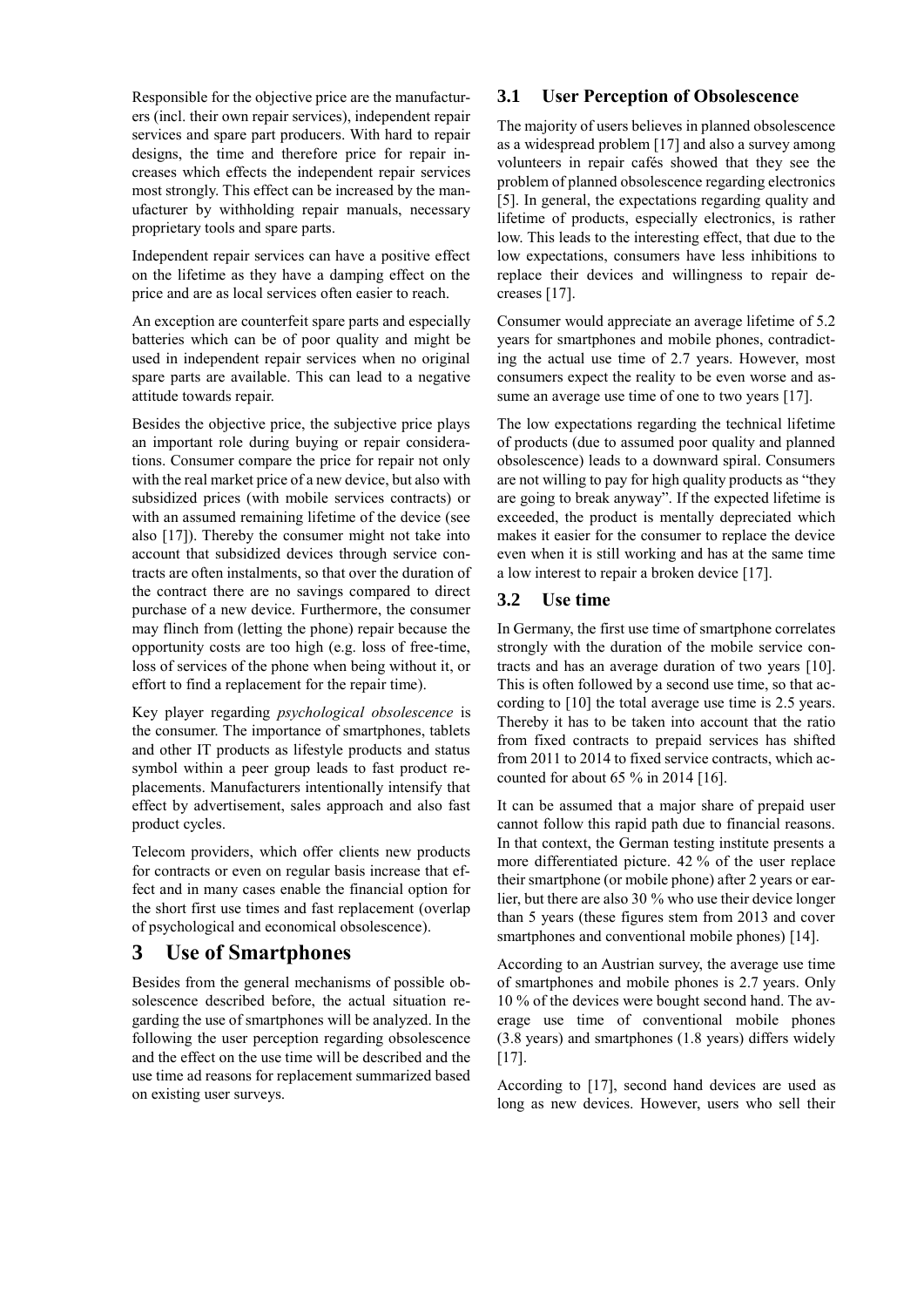products use them comparably shorter in the first use time.

### **3.3 Reasons for Product Replacement**

Reasons for product replacement seem to be a mixture of the wish for new features and trends (psychological and functional obsolescence) and the opportunity through subsidized devices through service contracts.

According to [\[17\],](#page-7-5) 14 % of the users replaced their products because of a new contract. The use time of these "contract devices" is with 1.9 years (compared to 2.7 years) significantly shorter. According to [\[14\]](#page-7-9) the main replacement reason is the desire for a new device with more functions. For user which use their device shorter than 3 years, this was followed by a new contract. Technical failures were only on third position. For users, which use their devices longer, technical failures (weak battery, technical failure or accident) were already on second position but still in less than 50 % the reason for replacement [\[14\].](#page-7-9) This distribution of replacement reasons is also shown by [\[17\],](#page-7-5) where the main replacement reasons were limited functionality and "the new phone is better". A new service contract was the reason in 14 % followed by limited storage capacity (11 %).

In most cases of technical failures it was a weak or broken battery (40%). About two thirds of the technical failures were assumed to be symptom of age. About one fifth of the failure were allocated to shocks, fall or water damage [\[17\].](#page-7-5)

According t[o \[7\],](#page-7-10) a repair service, which conducted according to their information a survey with more than 10.000 participants, a broken display is with 52 % the most common damage, a figure which is backed also by other repair statistics<sup>2</sup>. This seems to contradict the before presented figures, however [\[17\]](#page-7-5) asked not only for damages but also for weaknesses and showed at the same time, that a single weakness will in most cases not lead to a direct repair or a fast product replacement, but the user will keep on using the device. According to [\[18\],](#page-7-11) who conducted an online survey with more 720 participants, dropping the phone to the ground is the most common for damages (38 %). [\[18\]](#page-7-11) also showed that most devices were used also with (minor) damages. Only 31 % of the devices were replaced. Interesting, repair by professions and self-repair happened equally often  $(8\%)$  [\[18\].](#page-7-11)

[\[17\]](#page-7-5) also compared functional (technically outdated, incompatible) and psychological (out of style) obsolescence and showed that the fact that friends have newer devices has a higher influence than incompatibilities.

To summarize, the main reasons for replacement is that new devices have more functions combined with the opportunity for new devices through service contracts, the second reason are technical failures or breakage. However, phones with minor technical defects are often continued to use.

### **3.4 Purchase Criteria**

Purchase criteria regarding smartphones are asked for in different studies, however the listed criteria in the questionnaires mostly do not include durability and lifetime. According t[o \[17\],](#page-7-5) durability are important for 9 % of the users, robustness 7 %. Performance, durability and lifetime of the battery is more important for the users (25 %, possible answer were possible and add up to more than 100 %). According t[o \[2\]](#page-7-3) a long battery run-time is important for more than 80 % of the users. At the same time it is important for almost half of the users to always have the newest model and technology [\[2\].](#page-7-3)

### **3.5 Attitude towards repair and second hand**

If products will be repaired in case of a damage of technical failure depends on the (assumed) costs and the expected remaining lifetime. [\[17\]](#page-7-5) showed that low expectations regarding the lifetime and the quality of products reduces the willingness to repair. Assuming that a repair would be too cost-intensive, many consumers do not even ask for the actual repair prices. In case that a device was replaced due to a technical failure, only in 34 % a repair was tried/asked for [\[17\].](#page-7-5)

According to [\[7\]](#page-7-10) the average repair price of smartphones is 135  $\epsilon$ , which exceeds for about 26 % of the devices the price for a new product. According to that calculation, a repair would pay-off for about 75 % of the devices. But as mentioned before, the users compare not only with the price for a new device but also with their assumed remaining lifetime.

According to [\[13\],](#page-7-12) the repair market has a volume of  $150 \text{ } \in$  in 2015 which would mean about 1 Mio repaired devices per year (based on the figures by [\[7\]\)](#page-7-10).

According to [\[17\]](#page-7-5) only about 10 % of the consumers use a second hand device. Main argument against second hand devices is the missing warranty which is closely connected with the anticipated low product quality and lifetime.

Also a survey on second hand market by [\[11\]](#page-7-13) showed that mobile phones are traded rarely compared to other product groups.

1

<sup>2</sup> Handyreparaturvergleich.de, repairline.de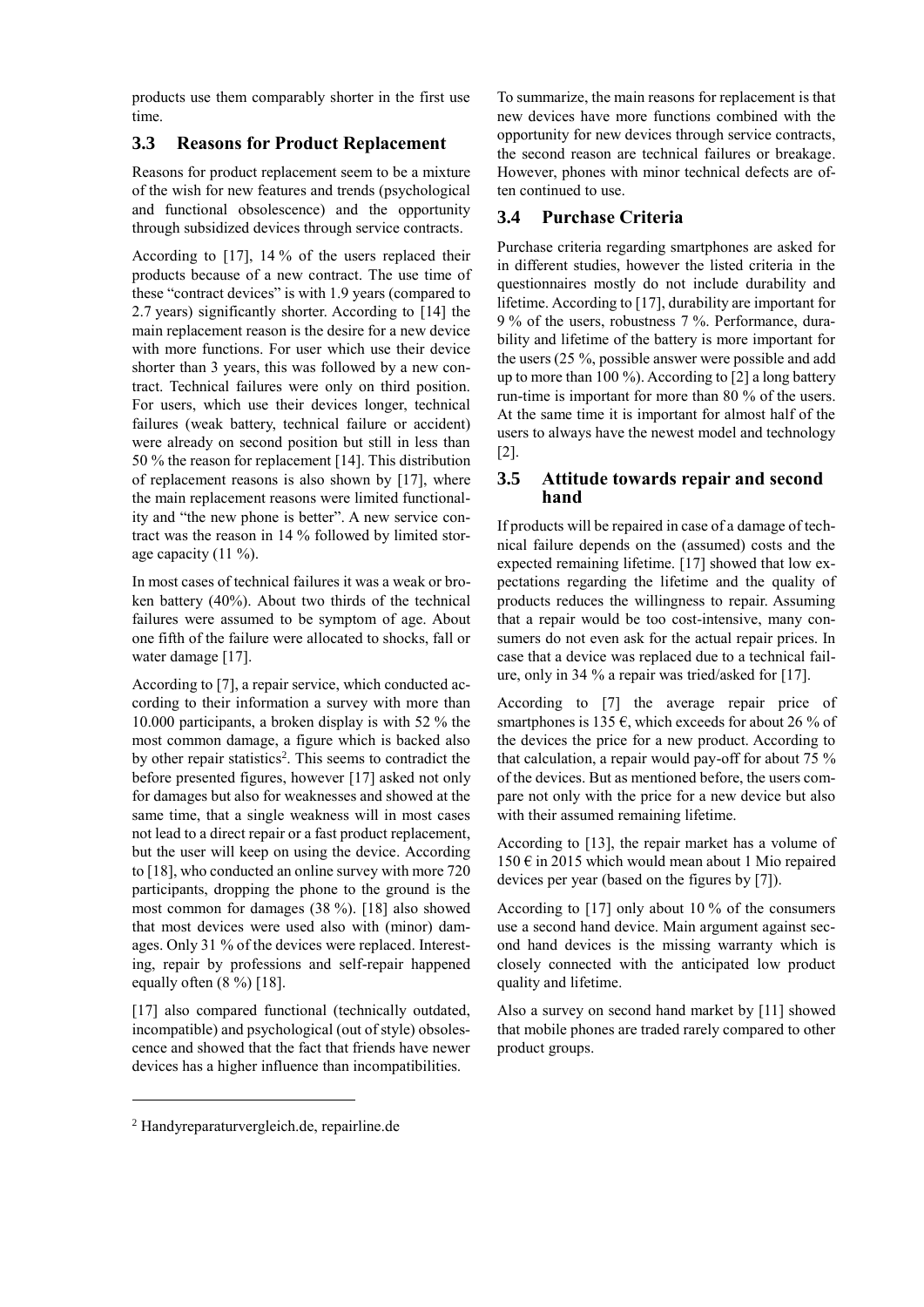### <span id="page-5-0"></span>**4 Longer Life – Improvement Options on All Sites**

The analysis of use time, technical failures and user perception showed that most phones are replaced when still functioning. Nevertheless, technical failures and damages can be a problem. Therefore it should be analyzed which improvement options are there to prolong the use time of smartphones.

[\[4\]](#page-7-14) presented general strategies for a durable design according to [\[15\]:](#page-7-15)

- Design for reliability and robustness
- Design for repair and maintenance
- Design for upgradability
- Design for product attachment
- Design for variability

Whereas the first three strategies are classical strategies for long-living products and against qualitative obsolescence (and in case of upgradability against functional obsolescence), the last two strategies go beyond and do not directly address durability.

As shown before, psychological obsolescence has a big influence in the case of smartphones. A stronger product attachment could help to reduce early replacements. Thereby it is important that users are attached to the personal device and not to the brand as brand attachment could have the opposite effect to get the newest device as soon as possible.

A similar effect could have design for variability. Outer appearance could be changed by casings, but also additional gadgets such as external lenses, speaker boxes, etc. and the ongoing change of apps would have that effect.

Similar for the five approaches is that they depend mainly on the manufacturer and its development and sales strategies. But there are other players who can reduce obsolescence of smartphones.

#### **4.1 Manufacturers**

The manufacturer has the possibility to address different aspects of the phone. The obvious one is the product design, which should in context of durability the following aspects.

- Robust product design, especially more robust displays as they are a weak point of smartphones
- Long-lasting batteries, which are easy to replace
- Modular and upgradable design (e.g. storage)
- Universal connectors (already implemented by many manufacturers)

Besides the general product design, the manufacturer has further options to influence the lifetime of the product.

- Long-term availability of spare parts, availability also for independent repair services
- Long-term and (in case of vulnerability) prompt software support
- Coding: interoperability of apps for various software versions; "slim" software for low hardware resource use
- Low number of pre-installed (and not deletable) apps as storage can still be a limiting factor, but this aspect becomes less important with newer product generations
- Offer options for data erasure to facilitate second-hand use
- Open-source software (OS and apps) and hardware could help to reduce functional obsolescence. However, lacking support and non-existing hardware drivers could also lead to dysfunctions.

### **4.2 Regulation**

Regulatory requirements could force some changes to industry which are currently only voluntary measures from manufacturers (and trade):

- Mandatory availability of spare parts for independent repair services for a minimum time.
- Longer warranty and reversal of evidence as the consumer often connects warranty and lifetime [\[17\].](#page-7-5)
- Stricter requirements regarding replaceable batteries.
- Minimum lifetime or information regarding the planned lifetime could help consumers to make informed decisions, however methods to estimate, proof, and test the lifetimes in a comparative and legally binding way do not yet exist.

### **4.3 Service providers and trade**

Service providers and trade can influence the use time of smartphones in two ways: promoting product replacement and influencing the choice regarding the specific model. Improvement options would be:

- Ranking products/promoting products according to reparability (e.g. by showing the iFixit repara-bility score [\[8\]\)](#page-7-16)
- Promoting more robust/ruggedized devices
- Professional second hand market with warranty which would increase the trust and therefore the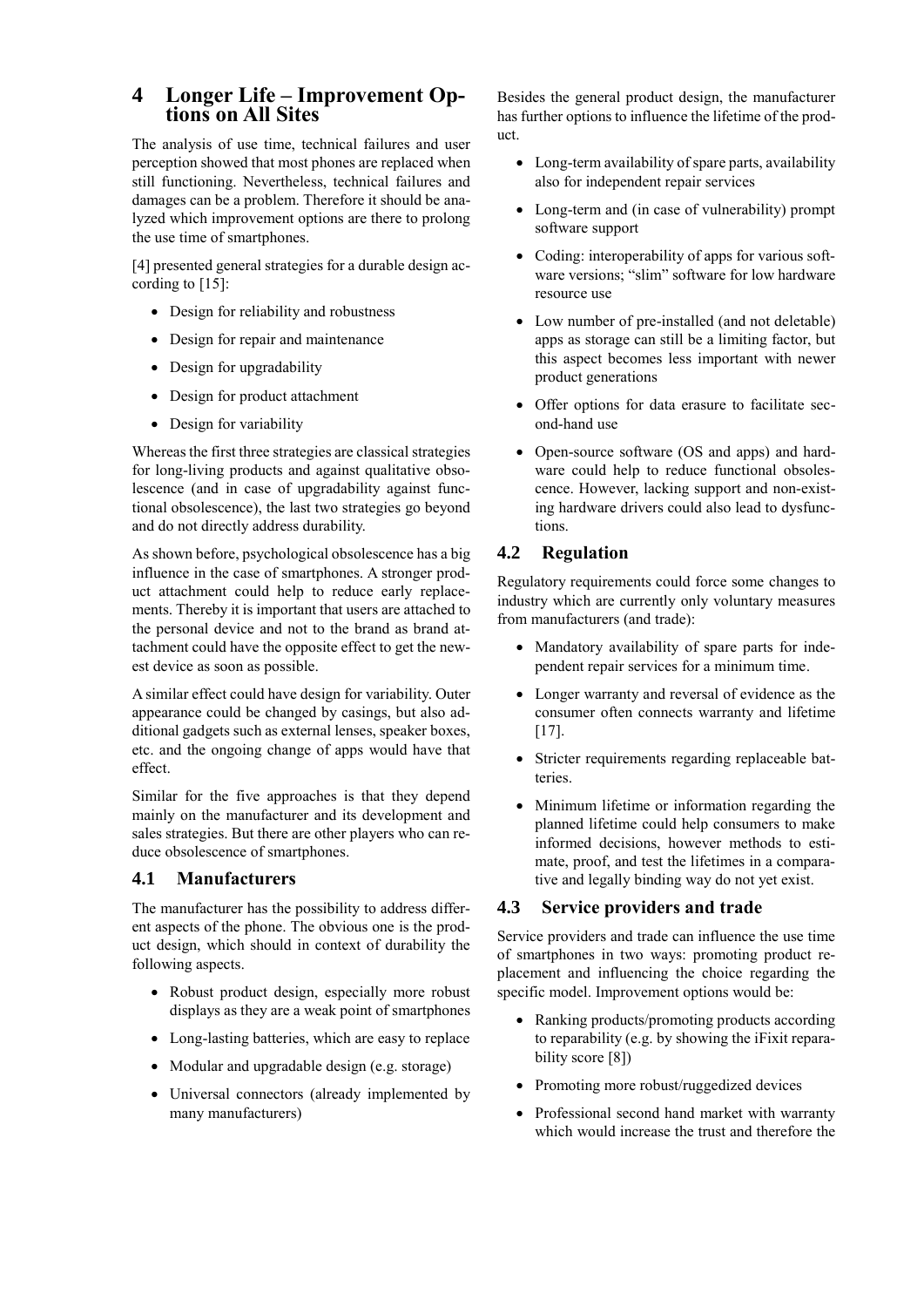positive attitude towards second-hand devices according t[o \[17\]](#page-7-5)

- Ensure that branding of the OS does not hamper software updates after the end of the contract
- No SIM- or net-lock of the devices
- Avoid promotions of fast product replacement ("each year a new phone"), although this might be difficult for service providers in the competitive environment
- Marketing of accessories which reduce vulnerability of the devices (reduce shocks, water protection) and offer additional functionalities (e.g. additional battery in casing)
- Leasing instead of sale

#### **4.4 Consumers**

Although having no direct influence on the design of the products, consumer have the strong potential to change the currently short use time:

- Use devices until they are broken
- Make lifetime, robustness, durability, reparability important purchase criteria
- Bring unused devices back in the market (second hand market)
- Independence from "loss leader"
- Protect devices (additional casings)
- Correct loading for a long battery life
- Use and support activities like iFixit and repair cafés to achieve more independence from manufacturers
- Reflection of which functions and services are really required

#### **4.5 Conflicts of objective**

As described before, there are many improvement options to reduce obsolescence and increase the use time. However, there are often conflicts of objectives which have to be taken into account when thinking about improvement options. These conflicts are not easy to solve and often not by one player alone.

#### **4.5.1.1 Technical conflicts**

Regarding the product design, technical trends are often in conflict with durability.

- Miniaturization versus reparability: small and densely built devices are hard to repair
- Miniaturizations versus modularity: additional housing of boards and connectors needs more space in the device

• Dust/water-proof design versus easy to open/reparability: water proof devices have to be sealed by gluing the casing which hampers opening the device in case of repair.

#### **4.5.1.2 Economic conflicts**

Economic conflicts seem to be the hardest problem regarding long-used products and thereby overall less produced products:

- Business volume of manufacturers and trade is based on the number of sold products: Trade and service providers are sometimes faced with fixed number of sales and special communication obligations by the manufacturers in exchange to be allowed to have the newest flagships in the portfolio
- New devices are used to win over and tie customers by service providers. This is currently also expected from consumer perspective which makes it difficult for an individual provider to change that strategy.

The economic conflicts for service providers could be reduced by acting together with other providers and develop guidelines against obsolescence which could ban strong marketing of short use times and fast product replacement.

# **5 Conclusions**

Surveys show that a majority of consumers believes in "planned obsolescence" as a fact on the market and would like to have more durable products. Regarding smartphones, broken screens and bad battery performance are often reported problems. At the same time, most phones are still functioning when being replaced after the average use time of two years. So easily degraded or broken smartphones are less a problem than other forms of obsolescence: Short product cycles as well as new functionalities and features trigger replacement purchases (functional and psychological obsolescence). Necessary repair of products is expensive due to miniaturized product design, glued in batteries, and the limited availability of replacement parts (economical obsolescence). Besides, buying new products is often subsidized by provider contracts, which increases the relative price of repairs further.

On the one hand, user awareness regarding aspects such as reparability and durability is increasing, also through activities such as the iFixit reparability score. On the other hand, brand loyalty and appearance are still major aspects in the buying decision.

This shows that durable products are not relevant for all types of users. So besides addressing the technical life-time of the products by robust and repairable design, addressing the use directly is important as well.